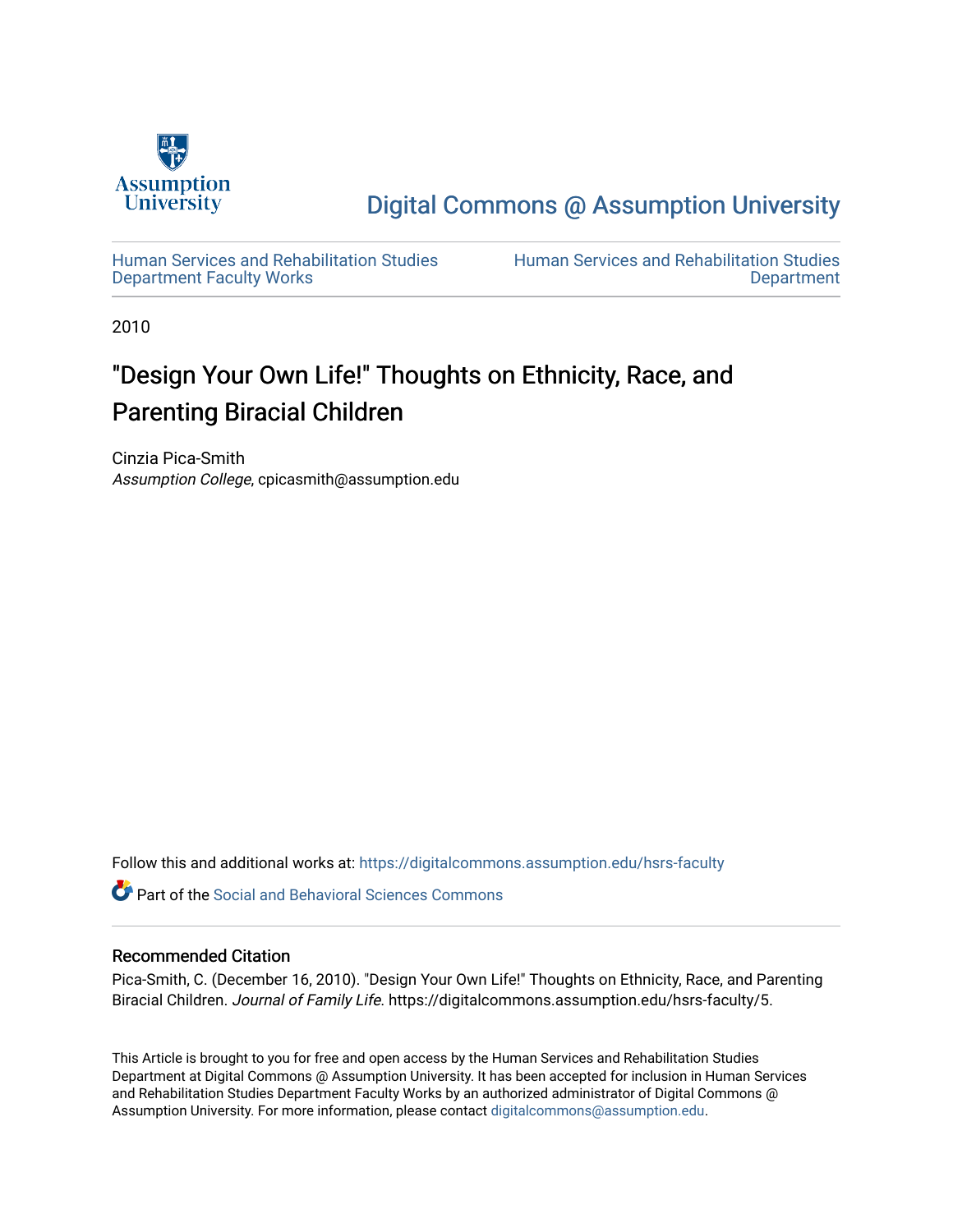# journal of family life

December 16, 2010

# **"Design your own life!" Thoughts on ethnicity, race, and parenting biracial children**

[Cinzia Pica-Smith, Ed.D.,](http://www.journaloffamilylife.org/node/592) Assistant Professor, Department of Human Services and Rehabilitation, Assumption College

## **Abstract**

In an increasingly multicultural society interracial families and their biracial or multiracial children are defying stagnant socially constructed concepts of *race* and racial categorization. In this paper, I present a narrative based on three ninety-minute in-depth phenomenological interviews (Seidman, 2006) focused on one participant's life history and how he understands and makes meaning of his role as the parent of biracial children. Informed by a hermeneutic framework, the narrative presents a story of how the participant has come to understand himself and his children racially, ethnically, and culturally thorough his own intraand interpersonal development. Parenting his children emerges as a strong influence on his process of de-constructing the concept of *race* and co-constructing new meanings for it. The narrative illustrates how, while honoring themselves and their communities, this person and his family dismantle some of the most ubiquitous ideas of our society concerning the construct of *race.*

## Introduction

Questions and answers about the social construction of *race* often lead to a complex and deep understanding of what supports and restricts us, as human beings, in relation to our authentic experience. Learning about *race* is also learning about how we think, how we identify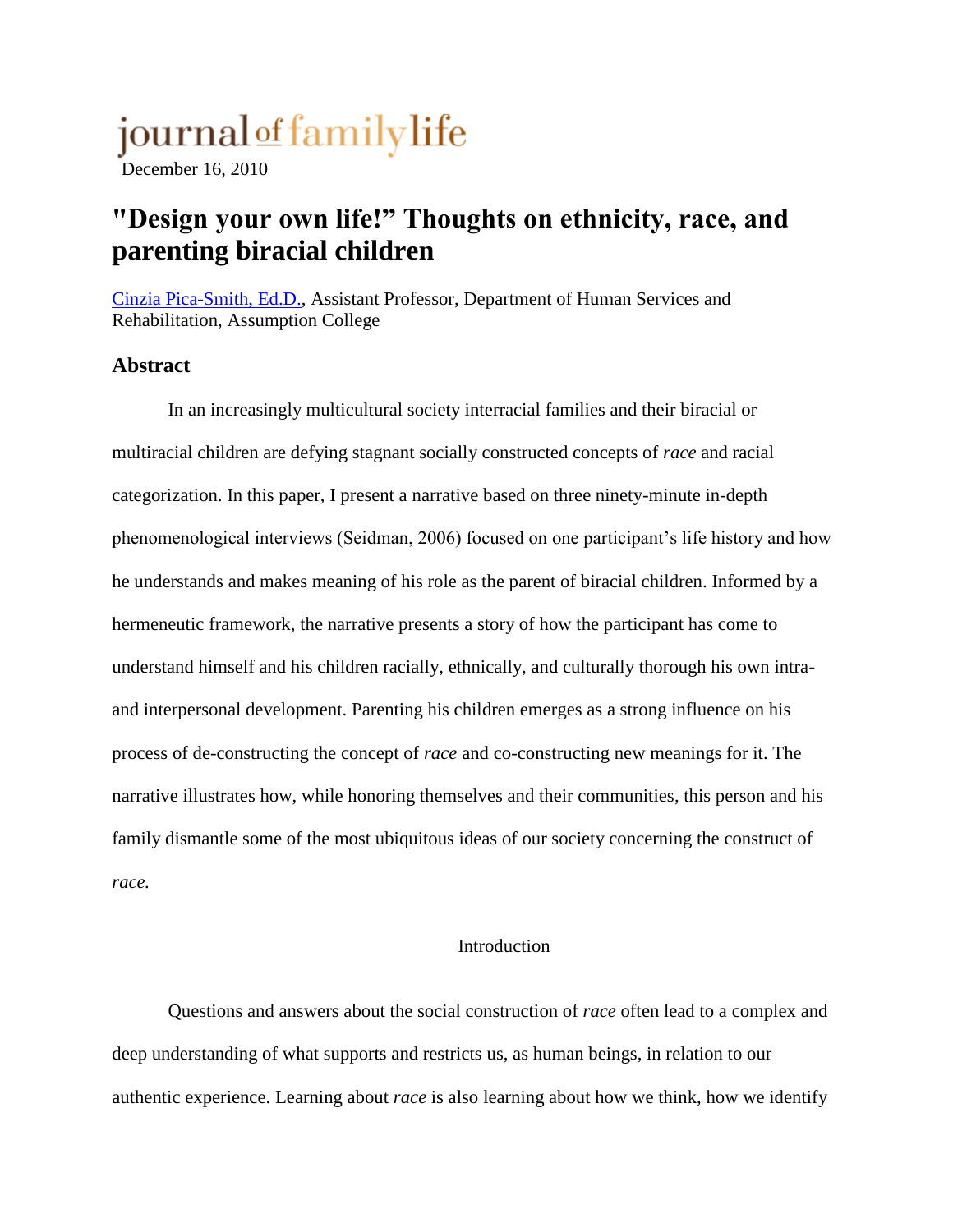ourselves, how others identify us, and how this may be either supportive or limiting in our processes of becoming. Thus, though the following is one narrative, a profile or case study, of one individual as he reflects on his life as a person in an interracial marriage, a father of biracial children, and a member of a multiracial world, this narrative connects us all to our collective struggle with understanding *race*.

#### Methodology

The words or profile below are the result of three ninety-minute in-depth phenomenological interviews (Seidman, 2006) on the experience of parenting biracial children. The first interview focused on the participant's life history, the second interview centered on the experience of parenting his biracial children, and the third interview provided the space for the participant to reflect on the meaning of his experience (Seidman, 2006).

Interviews were transcribed verbatim and reviewed multiple times. In order to present this data as a profile, it was necessary to condense and edit volumes of spoken word into text (Seidman, 2006). This process is an integral part of the analysis, and, as Seidman (2006) points out, facilitates a co-construction of the narrative in which the crafted profile emerges out of the participant's voice while reflecting a self-narrative of the researcher.

The following words are the participant's own, and as the researcher my attempt was to convey the participant's own meaning (Thompson, 1978) while understanding that my participation in the process facilitated a co-construction of the narrative. As the writer of the crafted profile I added punctuation, deleted repetitions and edited the draft in a manner that would transform verbal speech into written text (Gluck & Patai, 1991; Seidman, 2006). I chose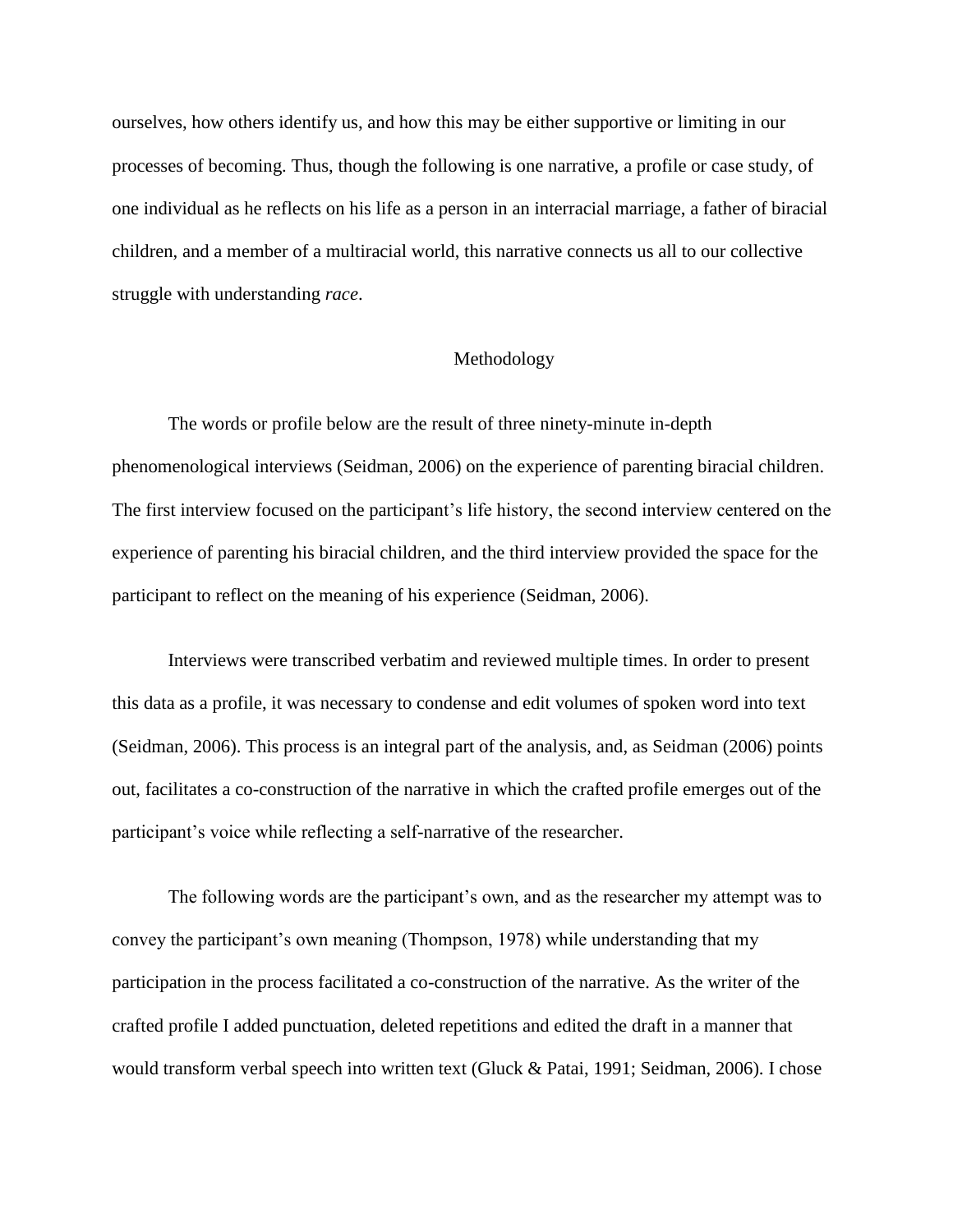salient passages and arranged them in a chronological narrative. At times, in order to create such a narrative, I had to re-arrange the original sequence of narration as the participant did not speak to me in a strictly chronological flow; rather, he went forward and backward in time in his narration. Moreover, the first two paragraphs of the profile (separated by the rest of the profile by asterisks) are out of sequence. These were taken out of context and placed at the beginning of the profile to convey a recurrent theme in the narrative as an introduction to the narrative. Italicized words or phrases indicate the speaker's emphasis. The profile was read, reviewed, and edited by the participant in order to ensure that the narrative was representative of his experience and story. Following Jay's story, I write my own reflection on the experience of interviewing Jay and coconstructing this narrative.

## Jay's Profile—"*I feel like myself. I am who I am."*

I have always lived interracially. In my own personal experiences, I can truly say that I have always lived interracially. My family is all African American, with all the rich traditions of the African American experience, particularly in the South, but also the North. I have always had both. I have had the full range of experiences, the full range.

 I feel like myself. I am who I am and I can swing both ways. You know what I mean? I am comfortable with all black folk or among white folk. I feel how a transsexual might feel. I am not a woman. I am not a man. I am what I am, and I can enjoy being a woman, and I can enjoy being a man. I'm not a *this* or a *that*. Now, I am a black man, and I know that because I am reminded of that every time I look in the mirror and every time I go out and so forth. This is my primary identity, a Black American, an African American, who feels comfortable in a lot of different venues.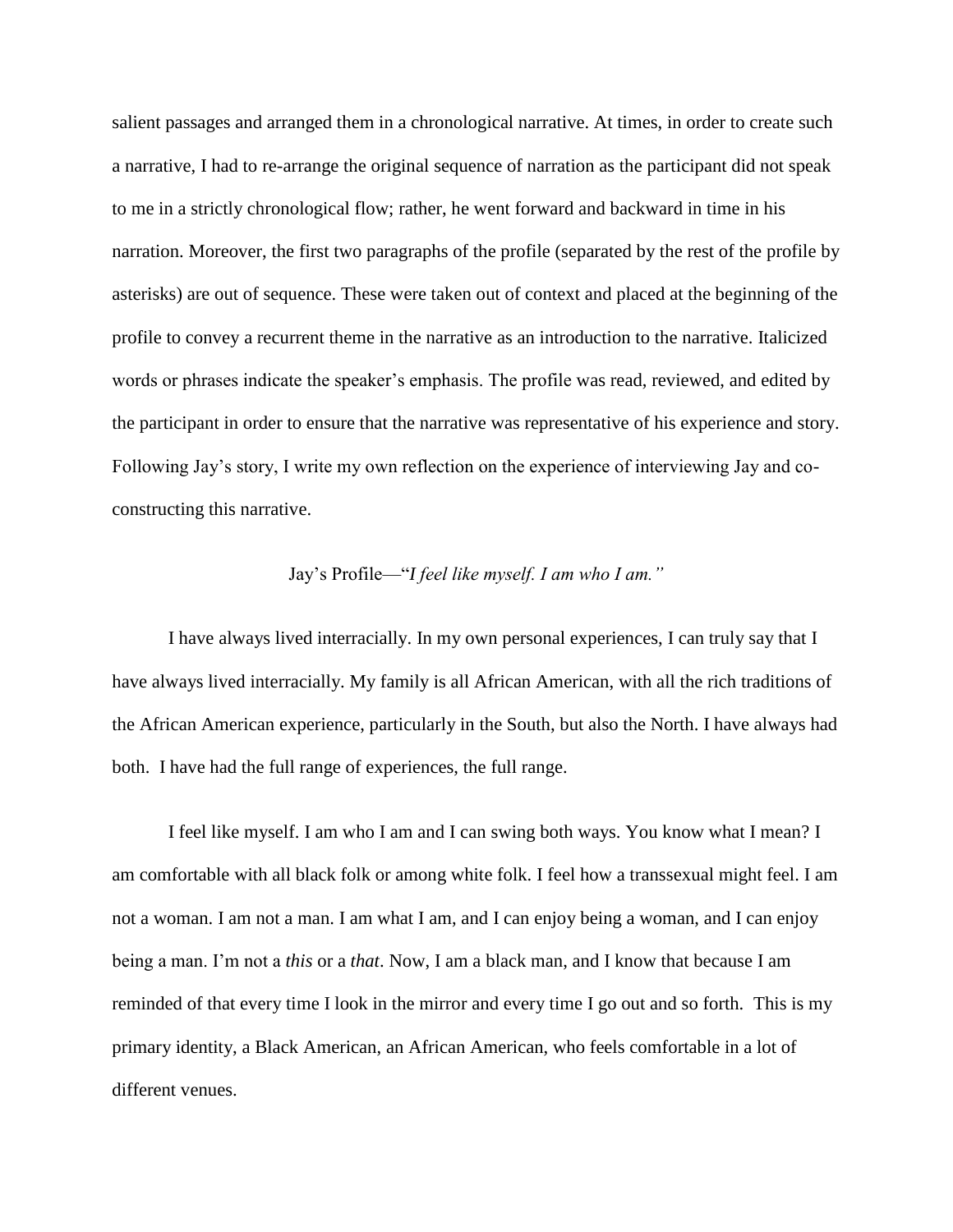My parents moved to New York when they had their three kids. That is where I initially grew up, on the lower side of the Bronx, from the time I was one to the time I was thirteen, in the 50's. The neighborhood was very integrated . . . It was where the Black migration came to out of the South…There were lots of Irish, Jews; the Puerto Ricans were moving in. Blacks, all mixed in. In my one tenement we had Irish, Italian, Black. We all played together. . . My best friend was Jewish. We went to school together, we played together, we fought against each other; we fought together. That is the kind of neighborhood I grew up in. It was very, very seriously integrated, a truly integrated neighborhood.

My father drove a cab and my mother was a seamstress. She was an artist; she sewed costumes for the ballet. She was such an excellent seamstress, but she wouldn't leave her home to work, because it was important for her to be home so she could watch her kids. So she did alterations for people, particularly Jewish women, who were beginning to have some affluence so they could pay for that kind of service. They couldn't buy stuff off the rack, so they would come to her and she would make it from scratch. She wouldn't charge them a lot of money, and they just loved her. I mean these Jewish women *just* loved her like a sister. So we were all always around different people.

Then my grandparents died and there was this home, the ancestral home, where my father grew up in Atlanta, Georgia. My parents, in spite of the fact that they had immigrated, were Southerners. That experience in New York was not in their formative years. Their formative years were in the segregated South where they still sort of had ties. They were used to these communities where people knew each other and knew who 'your folks were.' They didn't have

 $*$  \* \* \* \*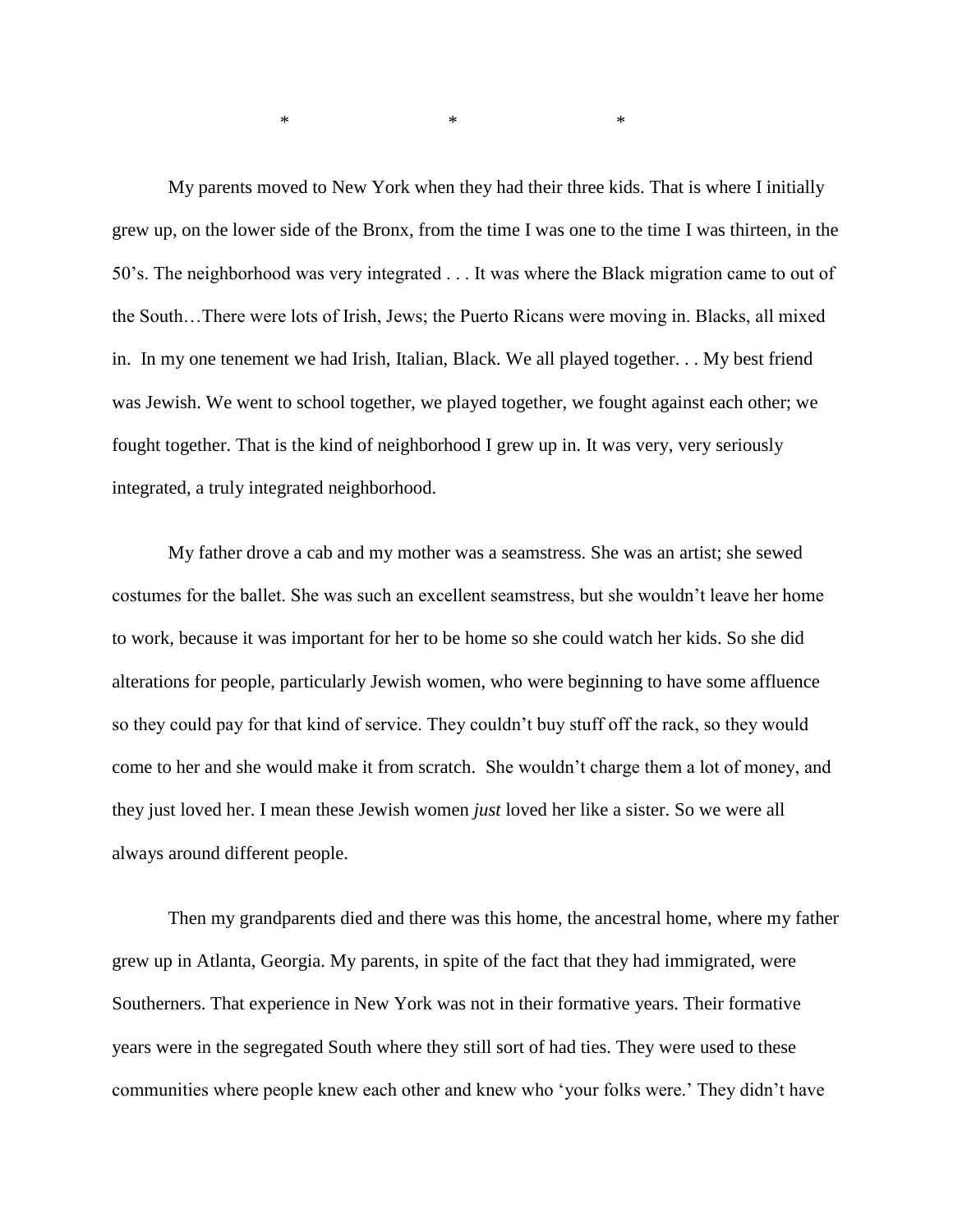to guess around. In New York it was all a great big mix like 'You don't know who these folks are?' You see it was very parochial in that way. So for them this was a great opportunity to move to Atlanta. Their daughters were coming out and approaching dating and marriage age. My sisters could go to Spellman College. I could go to Morehouse.

So, my oldest sister, who had been going to City College in New York, transferred over to Spellman. My little sister and I went to Booker T. Washington High School, the biggest and oldest high school in Atlanta where Martin Luther King went to school, where my father went to school. So this was very good for my parents. This was like returning home.

For us kids it was like *shock*. . .We had visited our grandparents every summer, so every time we went down there we had to figure out how to be good "niggers". . . sitting in the back of the bus and you know…all those things. But, in the end, we were going to leave at the end of summer and go back to New York. But now, here we are living there, going to a segregated school. It scared the shit out of me because I had never been in that… I remember my first day of school and it was a huge group of black folk, . . .they had a football rally--and down there in the South football is big stuff--and the band was going, and they were walking and carrying on… I had never seen anything like that in my life! You see, I had never been around so many black folk only.

But, it didn't take us long to integrate into it, accept it, and--most important--*understand*  it. There were some very special things about it. I remember J. P. Read, my algebra teacher. I hated algebra. I hated the whole thing. She would give me hell. She said 'boy, you listen. I went to school with your father…don't you give me nonsense here. You aren't even doing your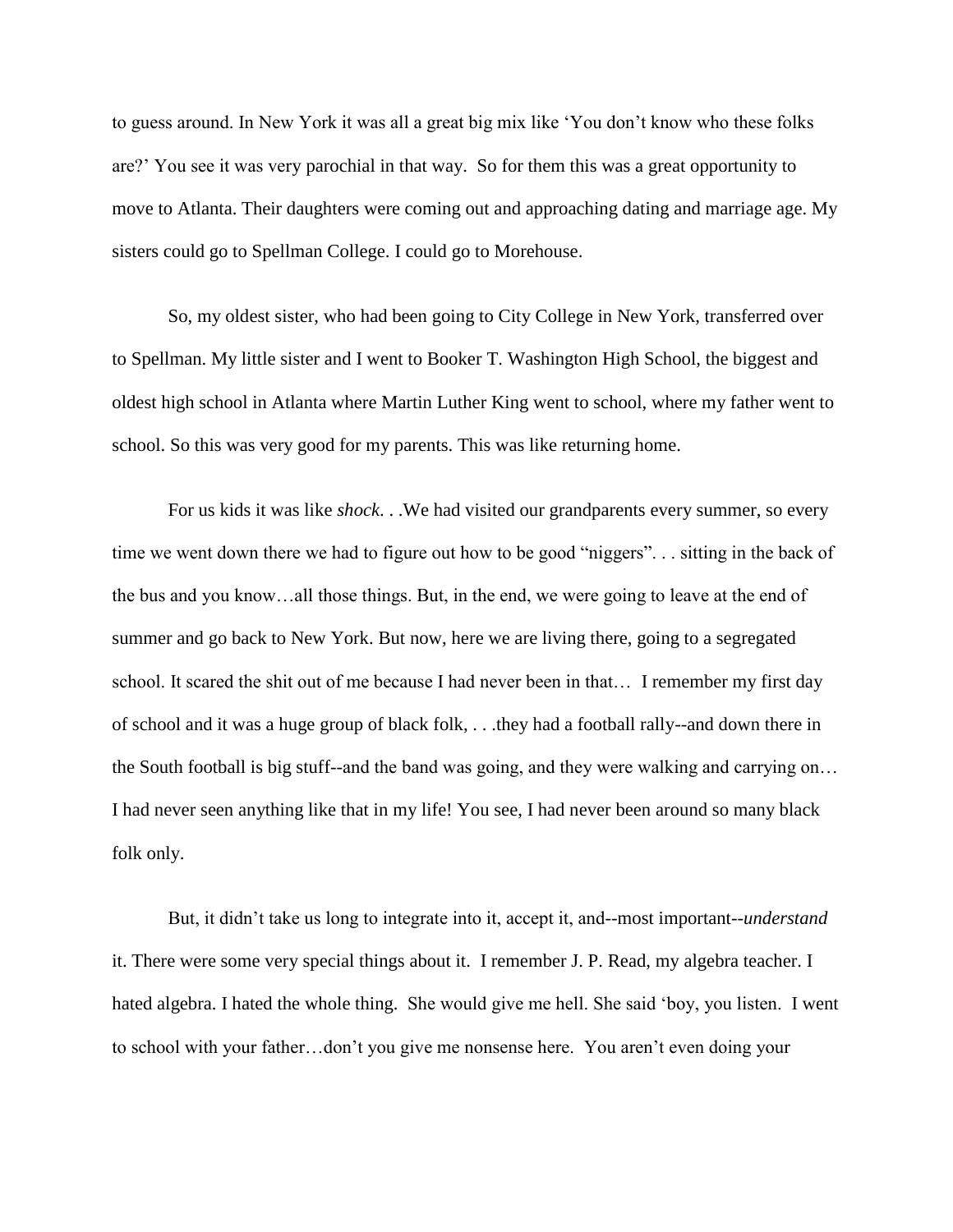homework!' The principal was a good friend of my father's; they had gone to school together. So there was this sense of community, a different sense of community.

 When I graduated I was offered a scholarship to Morehouse. I turned it down to go into the service. People thought I was insane to do that; back then, the way you lifted yourself out was to go to one of the traditional black colleges and get a traditional education. From there you would go off and get some sort of professional career. I really never wanted that. I wasn't interested. I wanted a technical education and I had had it with the segregated South. . . I didn't want any part of that. . . My sisters were being sent to marry black men, black Morehouse men, and they fell right into it . . . even though all their experiences had been even more interracial than mine. Today, to this day, my oldest sister is married to a Morehouse man who became a surgeon, and they are well integrated into the Black community to a point where it is like she never had any white friends.

I left the South because I couldn't reconcile the fact that I was artificially isolated from the whole race of people, who previously, when I was in New York, were my friends. I just couldn't stand that kind of artificial separation. That is why I left the segregated South. But--I tell you, though, I just went to visit my sister there and we went to church and I was there amongst all these folks, black folks, and you just have to feel what if feels like to be there—the energy, the music and song, *the unity*. . .I miss that.

 In the service, I got a good technical education. Technology was just exploding in the 60s in terms of computers and other things. Most of the guys I knew went into the FAA, Federal Aviation Administration, to repair huge radars or they went into emerging technologies at IBM and big companies. I didn't want to work in the big ones, and I found this really small company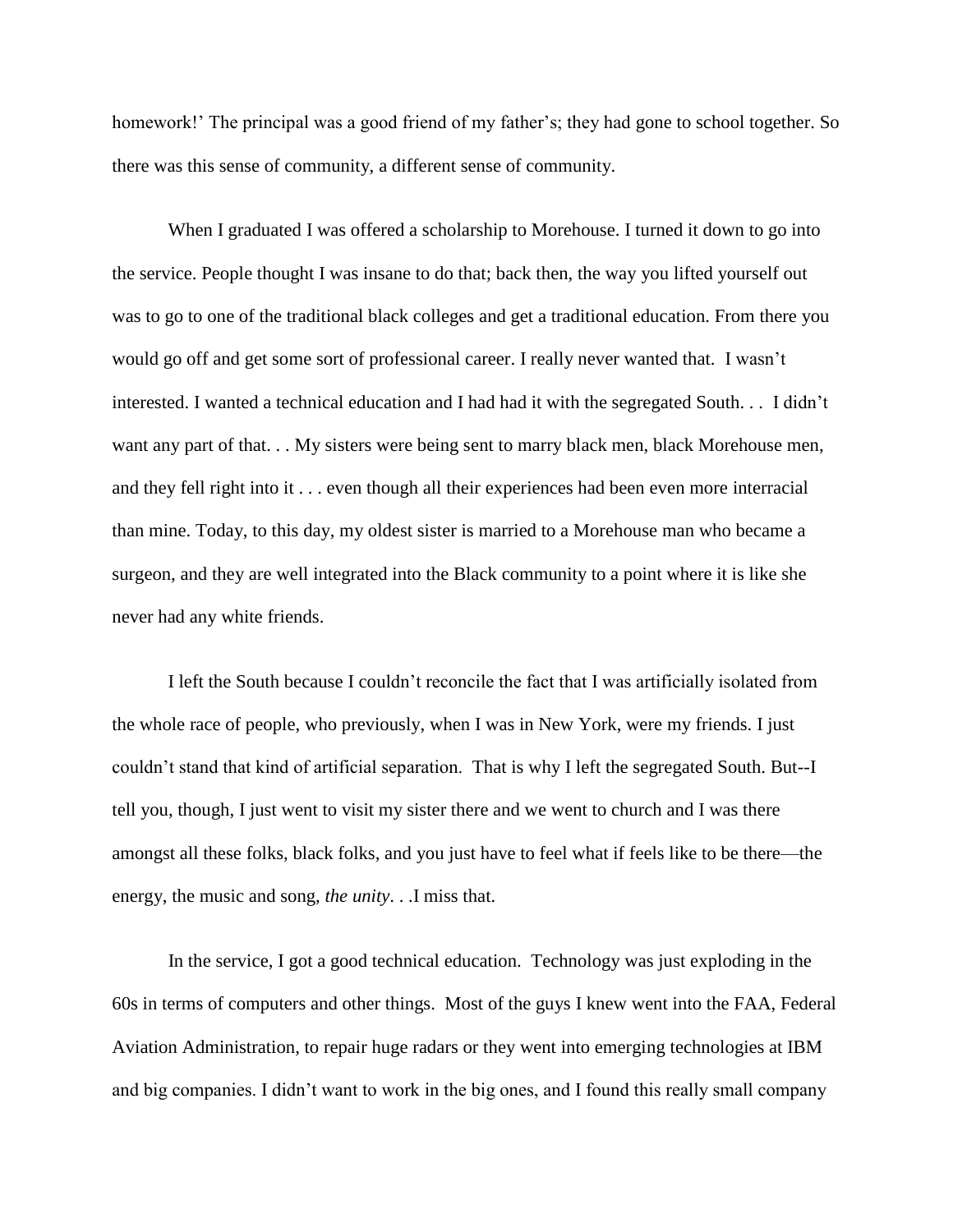in this little town. . . I had a wonderful career in Massachusetts. I started out as a technician trainee and when I left I was an executive for the corporate program and Senior Vice President of Operations in the lab. When I started we had 600 employees worldwide; that was small. After thirty years I was with them we had 140,000 employees. It was a real white organization. I think I was the second black guy in there, but I loved these people. They were so friendly and engaging. So much of how I conceptualize problems and solutions, came out of working there designing, creating, real innovative stuff.

Cindy and I met in 1969 in her theater group, which was basically an interracial theater group in response to the march in Selma, Alabama. A lot of people from Boston went down to that march and there was this older woman, a retired professor at Tufts University, who thought she could make a contribution to this great social movement going on, meaning the Civil Rights Movement. She had this ideal in her mind called "The People's Theater." The theater was a way for working people to express their lives into art. It was based right into communities of working people where they were the actors, the directors, the performers, and, sometimes, the writers. But our idea was not only for the theater for the working people: we made it an interracial theater. Because theater was pretty much along racial lines back then; if you had a black part, you got a black actor. You didn't cast with a blind eye to ethnicity and race. She, the founder, said "we are going to bump up the theater like that, and it will be our contribution to this great social revolution."

I joined that theater group. I learned Shakespeare. I did Shakespeare. I was Orsino, the Duke, in *Twelfth Night.* We showed how theater can transcend the common human experience. It can transcend race and class and so forth, so you get to the common aspirations of the human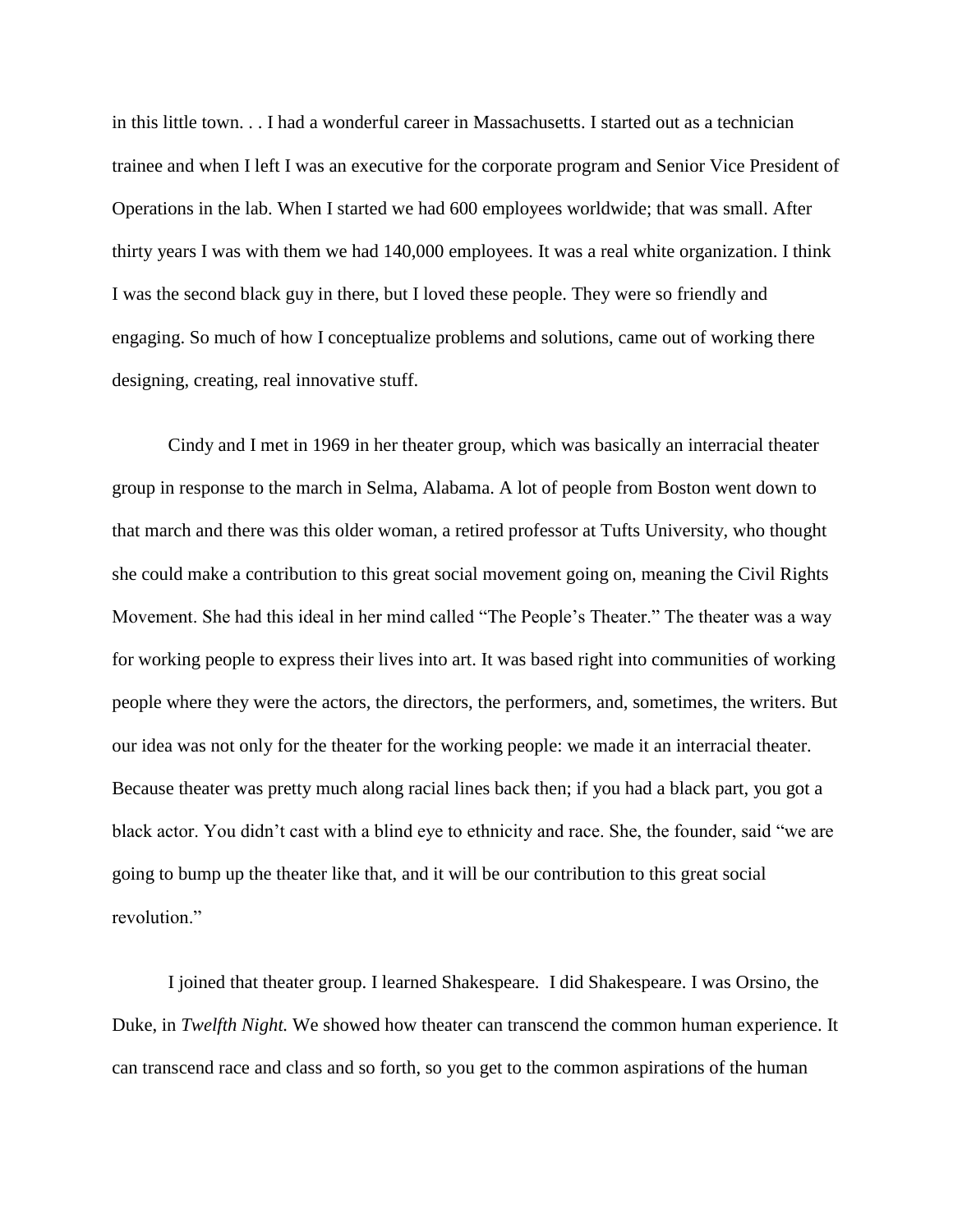experience. *Twelfth Night* is a comedy of errors. There are these twins, who get separated at birth. They were not identical, but they looked like each other. We played it like he wrote it, but one was black and one was white. It was a very powerful thing to show.

So Cindy was in theater all her life. She spotted me and I spotted her, and. . .that was that. I wanted to know what she was all about. Within three months we were married. I was a very happy man. . .Thirty-six years. . .

Our parents, that was interesting! . . . I was somewhat disappointed by my mother's advice. It wasn't advice, really, it was a hope. This was before I had met Cindy; she said "I just hope you marry a black woman. There is so few good black men out there. . . the white woman will take our best," you know how that goes. But you know, she saw these very successful black men and white women, and it just hurt her to see that. It was a personal hurt on her part. . . But, she never exercised animosity when Cindy and I married. She embraced Cindy. Cindy would have never known that she had ever had that conversation. She embraced her with all the love that she could. She was very loving. You see, that's what happens when you get to know someone. Like those little Jewish women, they just loved her because they could see the love in her heart for humanity. It was the sort of thing that she worshipped.

So that was one of the first things that consciously gave me pause in terms of my identity when I married Cindy. It was the first thing, but otherwise, I always follow my heart. I am going to follow my brain, and I am not going to let all this other stuff interfere with my decisions. It is not important. It is not important to the basic fundamental things of love. Love: love for what you want to do, love for where you want to be, love for the person you love. Those things, you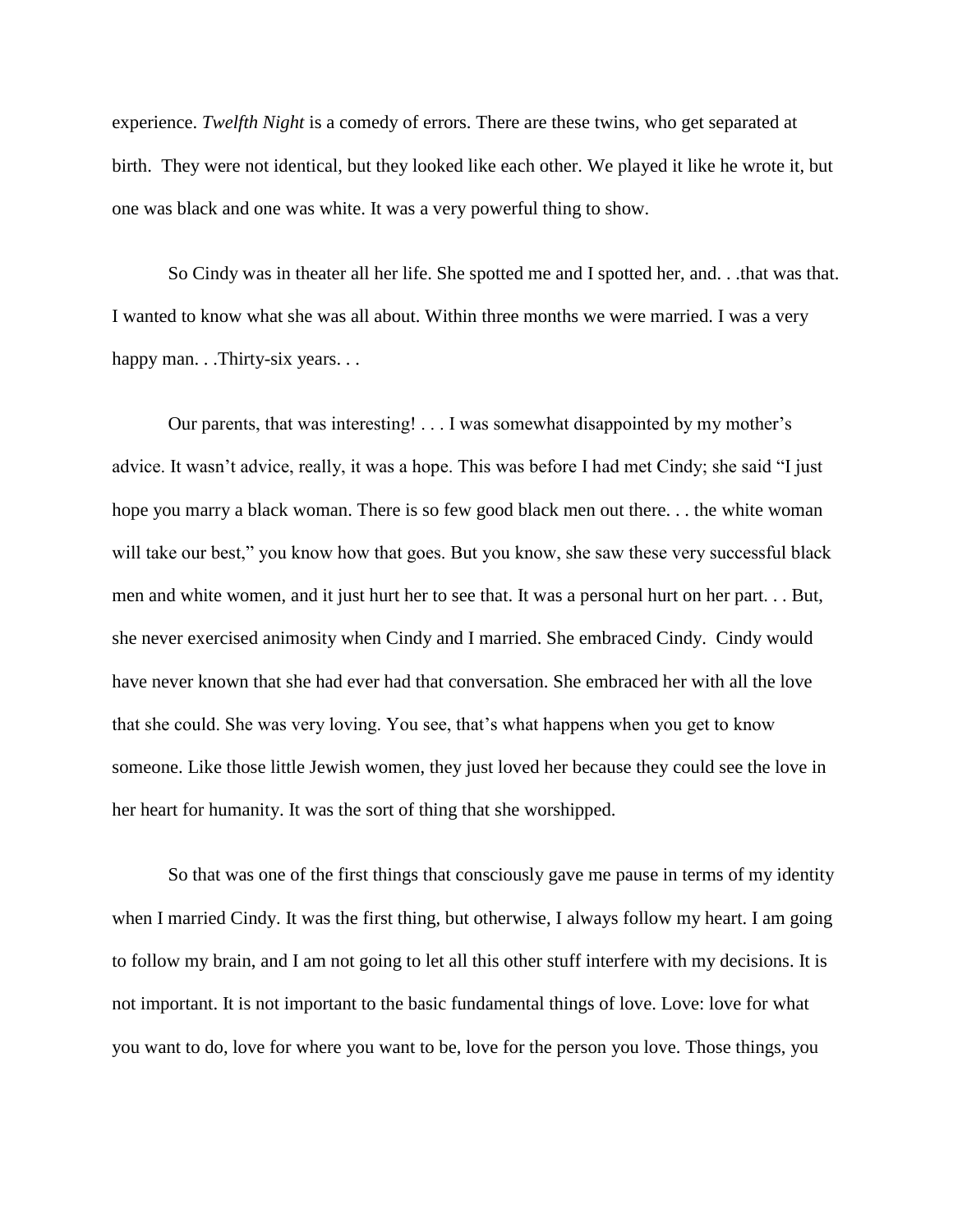can't let those other things—because she is not white, or he is not this, or this community is not this or that—You have to follow what you love first and then work on those things.

The other part of that was Cindy's mother. She was just completely discombobulated that she would marry a black man. . . Her parents were on the West Coast. Her mother cried all the way across the continent . . .for several reasons. Cindy is her only daughter. She thought she would marry over there [near her parents], and she would have a wedding there for all her friends. We had a very small wedding here. So that was part of it, but to marry a black man just. . .it blew her mind because. . .her own mother was a racist and her Cindy's mother knew that. Cindy's grandmother was dead at that time, but her mother was just struggling with this notion that Cindy would marry a black man. The other thing was that her mother was concerned about was that our children being multiracial wouldn't be accepted by the black community or the white community. . . She thought they wouldn't be accepted anywhere.

But it was fine. It was fine in the end. It came to a point where she now has more love and respect for me than she does for her own two sons. They struggled with being "successful." She sees me as a success in terms of the way I raise my kids, and the way we live our lives—we design our lives—and did what we had to do.

Family was always our focus. . .After we had the two biological kids, we adopted two children. . . and the criteria was that they were older kids and that they were Black, because they are "harder to adopt" So we adopted two children that were 7 to 9 at the time. They came from the state. . .before that from a dysfunctional family. My oldest adopted son . . .had been in foster care for only two years. He still had memories of his birth family, but my younger daughter did not. . .It was a real challenge in our lives; it really changed the whole dynamic of the family.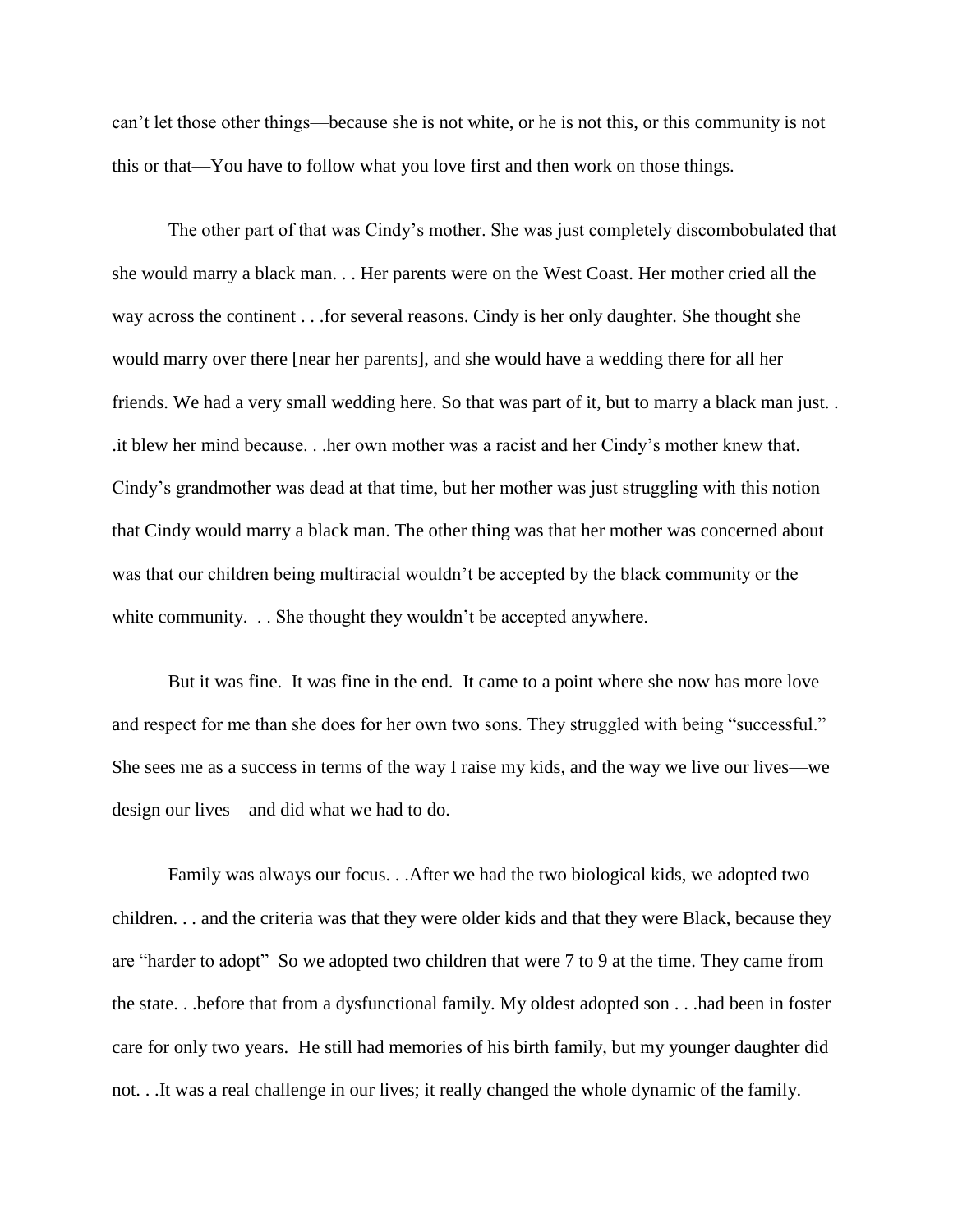When kids have been through abuse and foster care. . .hmm. . . Our son, tragically, was killed in a fight. Our daughter has gone through a lot. . .we are now raising her children, our grandchildren. That is another challenge but . . . it is very important. Now, after we adopted them, then we had another son biologically. I was 45 at the time; now we are in our 60s and we have a house full of kids. We didn't plan it, but it turns out that it was a very important thing especially for Cindy.

I have been thinking about parenting, of course, in a larger context, too, because of the particular situation we are having in fostering care for our two grandchildren. So parenting, I have realized,..there is no place where you can learn parenting... It is only partially a derivative learning, it is an experiential learning thing. I remember someone saying that she had children when she was young and that they grew up together. . .There is a partnership and a relationship in which there is a good 'give and take'. . .there is an element of that goodness, as I say, in the partnering of this parenting where the parent is learning how to parent as the child learns how to grow. . .I think much much more of that "to be a good parent" really does require the kind of reflection that you are asking me to do now. "What works for your child today?" "What are the circumstances today?" And, most important, "What are you trying to achieve for the future?" Parenting is about anticipating your child's needs in the future to help your child prepare for the future. . . challenging them to make some decisions that you could easily make for them but don't so that *they* can make the decisions. . . kids need guidance and support . . .still recognizing that kids have to grow up themselves. Growing up can be a lonely process. No one can do it for you. . .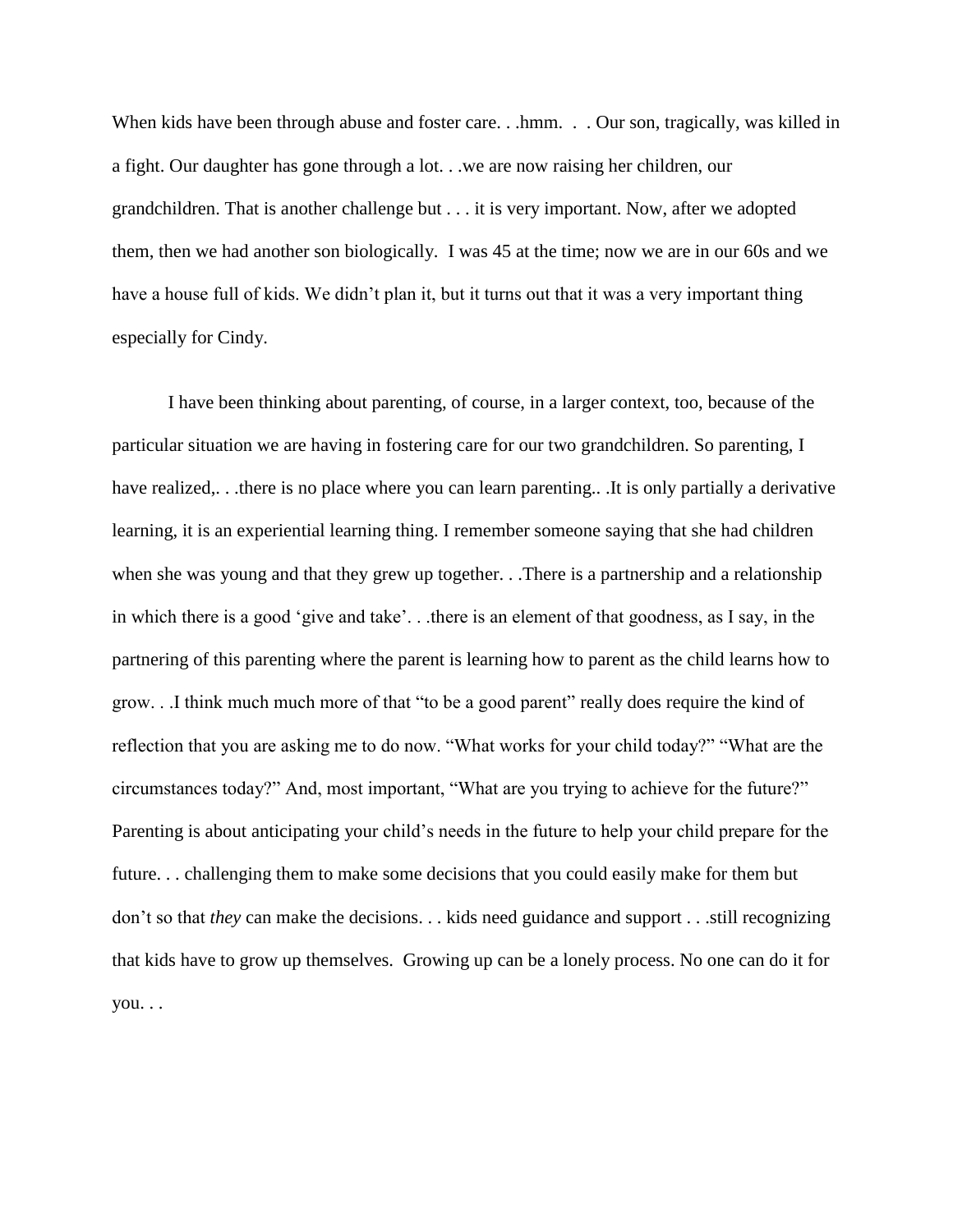Yes, I wondered how my children would negotiate their lives being multiracial. I knew that there would be trials, things that they were going to be challenged by like hate. But it is a whole thing, a complex and most wonderful thing. Cindy tells me that the things she loves about me the most are also the things she can't stand. You know what I mean? Adversity is part of life. . .I say that to grow up you need 'Diversity,' 'Adversity,' and 'University,' and by university I mean learning, not college. . . Anyway, I always had the notion of "multiracial." Being multiracial is the future of this country. . .

 Remember when I made that comment about when I first got married to Cindy? Her mother was concerned that the children would not be accepted by either side, racially speaking? Well, it has been *absolutely* the opposite. They are *more* prepared to deal with this world than most kids who have been isolated, if you will, in their ethnicity. I am sure that they feel it is very rich, you know… whether you are Jewish or African American from a primarily African American community or whatever… I am sure it is very rich for them to grow up in a monoracial environment, but I think multiracial kids who are *really* raised in multiracial kind of situations are much more prepared to deal, and much more accepted, and able to move in different areas, both psychologically and . . . in many other areas. So I think it is positive.

 I am proud that they have really been independent thinkers on their own. They have figured out what box they are in and they have managed to, in some cases, break out of that box or stay in it as need be. But they have figured out…they are figuring out the world. They are figuring out who they are and where they are going. Charlene is the only exception because of all of the problems that she has had to face in the world. . . But for my three biological kids, they have figured out who they are in the world. Who they are racially, intellectually, culturally,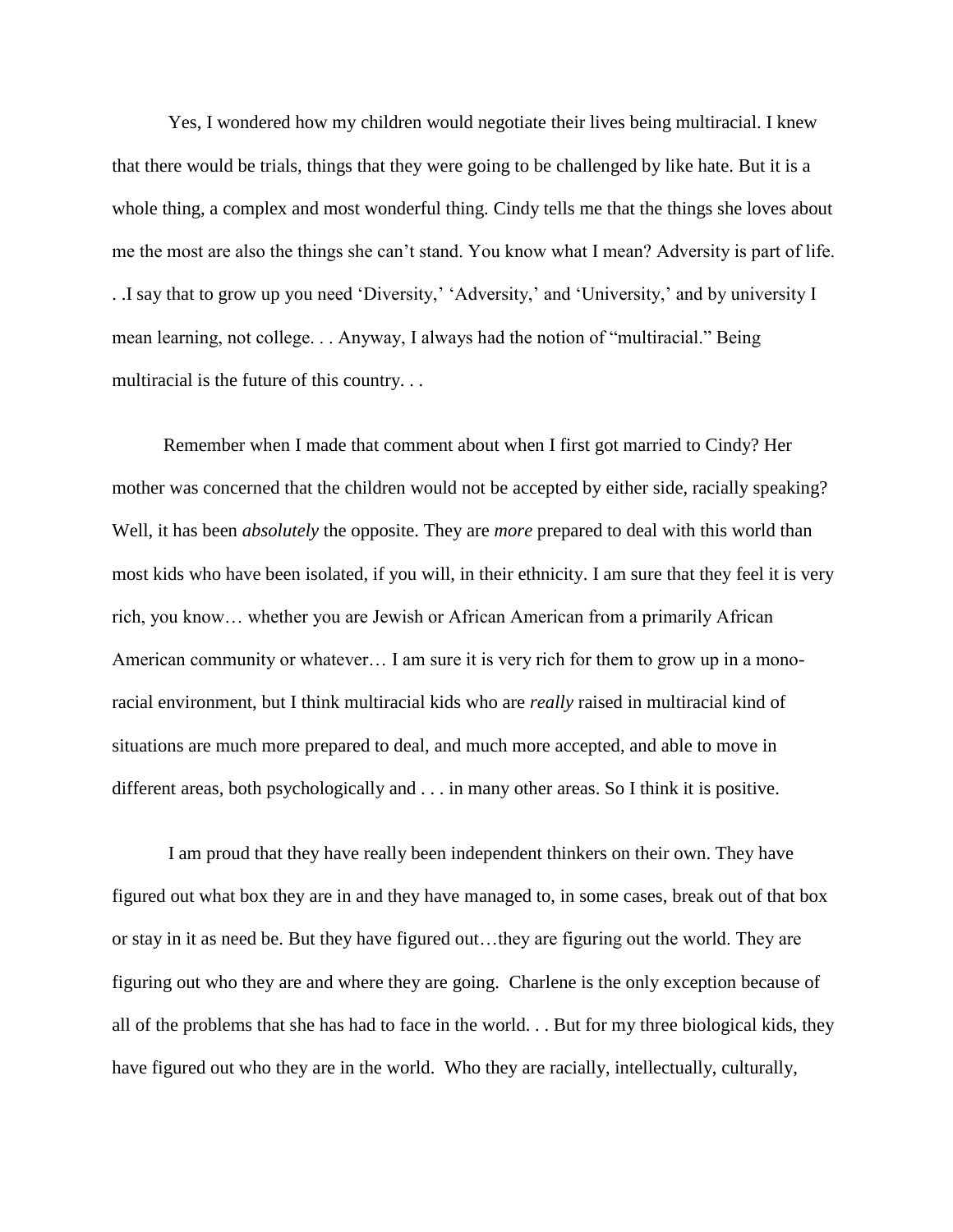socially. . . They just have figured it out. They have figured out that they don't need to be white. They don't need to be black. They can be themselves and they can find friends and find community and *invent* community.

Of course they went through this tremendous "who am I?", and they became really difficult people to live with and deal with. I don't know if this is good or bad but we never had a traditional rebellion with our kids. They went through some tough times, but it wasn't…it wasn't superficial. They had to figure out some things for themselves. And they did it their own way. They don't have to look to be accepted by someone in the community or by the community itself. They *invent* their own community so they are accepted on their own…their own social construct. Jill is an internationalist. We sent her to India, and in college she studied Russian. Now she is married to an Italian and travels all over the world with her job at the State Department. My sons invent themselves in other ways.

So that is what I mean about being 'in a box,' my son has found his own box. He is able to figure out "oh, I am here." A lot of people can't do that. There are a lot of folks, grown up people that can't figure out where they are in this world, what box they live in, what works and what doesn't. A lot of people just accept how they think they should live as a *this* or a *that*, in this or that community. . . He *builds* his own community, and he is confident because he knows his community that he invented and designed.

 The fundamental thing is raising a child, not raising an interracial child. That is the fundamental thing. . . When you raise your children you can raise interracial, multiracial, multisexual, you name it…The fundamental thing is understanding the bond between and the responsibility between a child and the person raising him. It is important, that relationship, the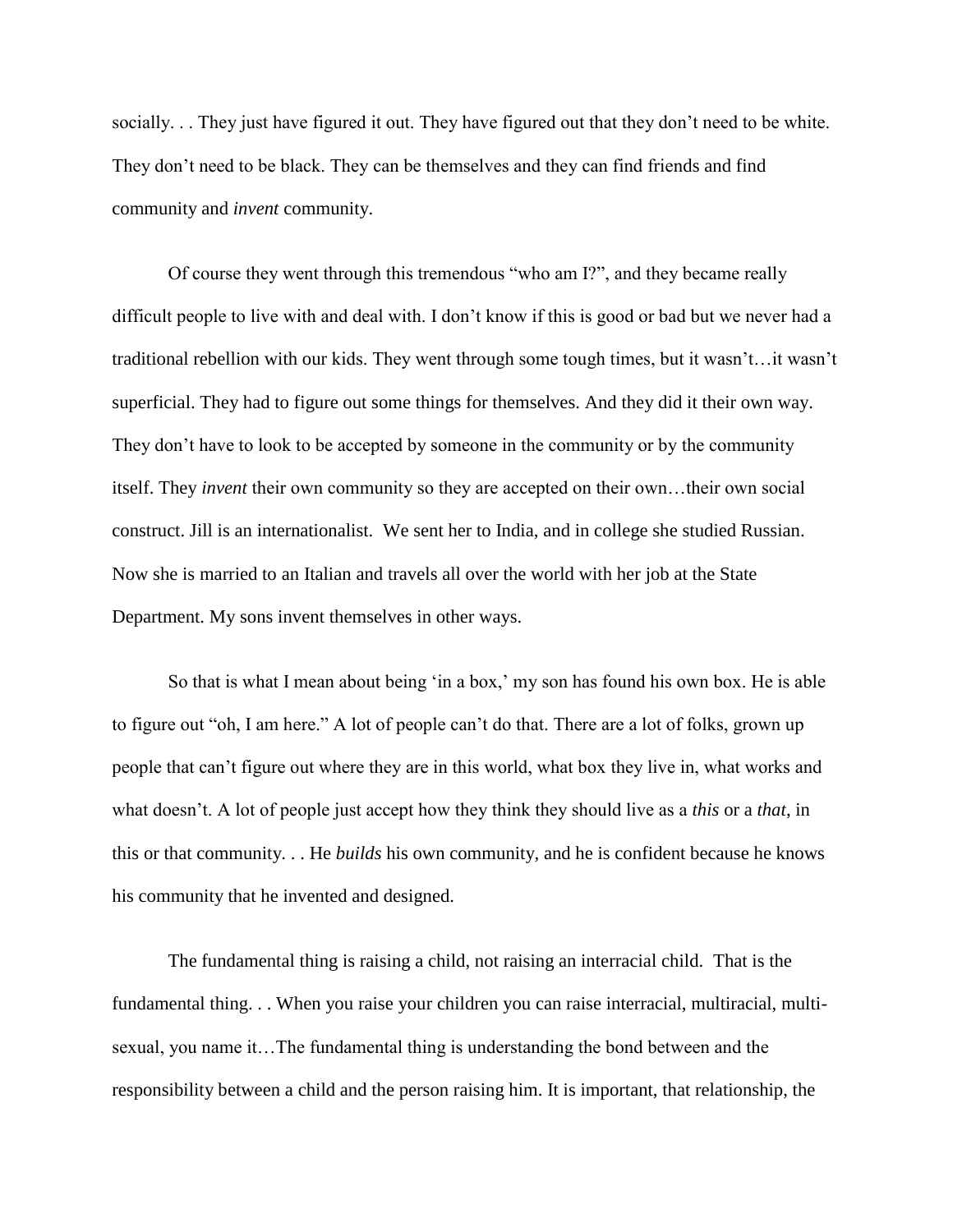love, the respect, the discipline, the learning, the feeling of security. All of those things you have to give to a child. That is what is fundamental. And, it will transcend any, any issues, that the child might have. . .Whether they be black or white or multiracial or interracial or bisexual or homosexual, the fundamental issue is building that level of love, self confidence, discipline, respect, and the ability to know where you are in the world. And, the most important thing, which I am only know beginning to realize is to teach them to be *designers*. . .

 "Design your own life!" *Design.* That is where I see the failings of our educational systems right up through Ph.D.s: we don't teach people how to be designers. We can teach people to design, fundamentally, to design their own lives. They will be successful, and we will be successful parents.

 Parenting is important whether you do it directly or indirectly. Yeah, it is great and it helps you to know yourself and a multiracial environment just gives you more opportunities to learn more things. It may complicate, but it may also expand. It does also expand the opportunities to learn and give value to your life, so it is not a burden to be a multiracial parent. Like anything else, it is more complicated than good or bad...

My experience being in a multiracial family, sort of reinforced what I had already believed. You know, when I used to work at my company, they couldn't figure us out. They had all sorts of first impressions about me and the children. They used to ask "is Cindy black?" They couldn't quite figure it out; so being multiracial and a multiracial family meant people couldn't easily see *it*. People always want to try and label you and say "that is what you are", easy…you know?. . .And it wasn't easy for people to do that with us. They really didn't know where we came from, what our experience was. They just couldn't figure us out. They couldn't label us. It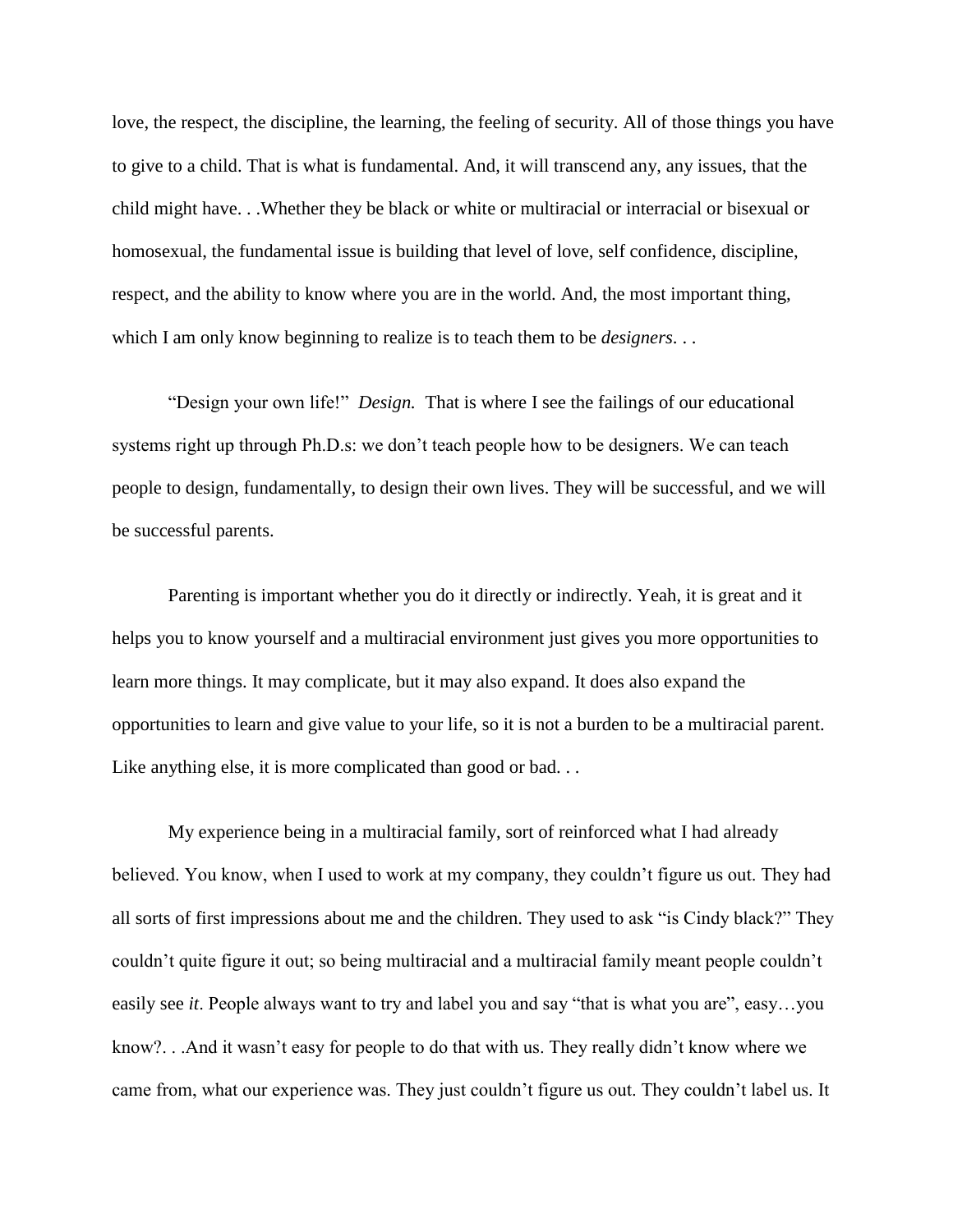was always nice not to be able to be easily labeled by people. You know what I mean? They want to be able to put you in that thing, in that category, and they couldn't do that with us, particularly with my family. *They had to get to know us*. They had to get to know us. That was nice.

The kids love us and our family. My son, every time he had a girlfriend the first thing he would do was to bring her to our family. We would have dinner or something and see how we responded to her, and how she responded to us. And that was, for him, the test of whether this was a woman or a girl that he wanted to invest his time and energy with. If they didn't appreciate us as a family, then he felt that they were somewhat limited in their view of the world. . . That was really very nice. Adrian used to say that his biggest asset was this family, in terms of getting a woman interested,…to bring her to the family and see what a rich family and rich environment we had. . . Isn't that amazing?

Now the negative side is that I felt that we weren't strongly connected to either strong cultural roots. The strength of the black culture and the black church in the South, the Baptists, is just oh so powerful, and our family never had that. We never had the kind of strong cultural connection…I mean it is a small negative, but it is a negative, that we don't have…unifying things that are culture-based through religion. What is great about us is we have a really broad range of interests and likes and so forth in music, but nothing so intensely in-depth that we can say that this is our family. You know these families that play classical music together or play instruments? They sing together and do ethnic traditions together. . .Our family doesn't have that kind of unity...that strong bond of ethnicity and culture. We are very exposed, and we appreciate all of our different tastes. I try…anyway. . .I mean you can't have everything. You can't have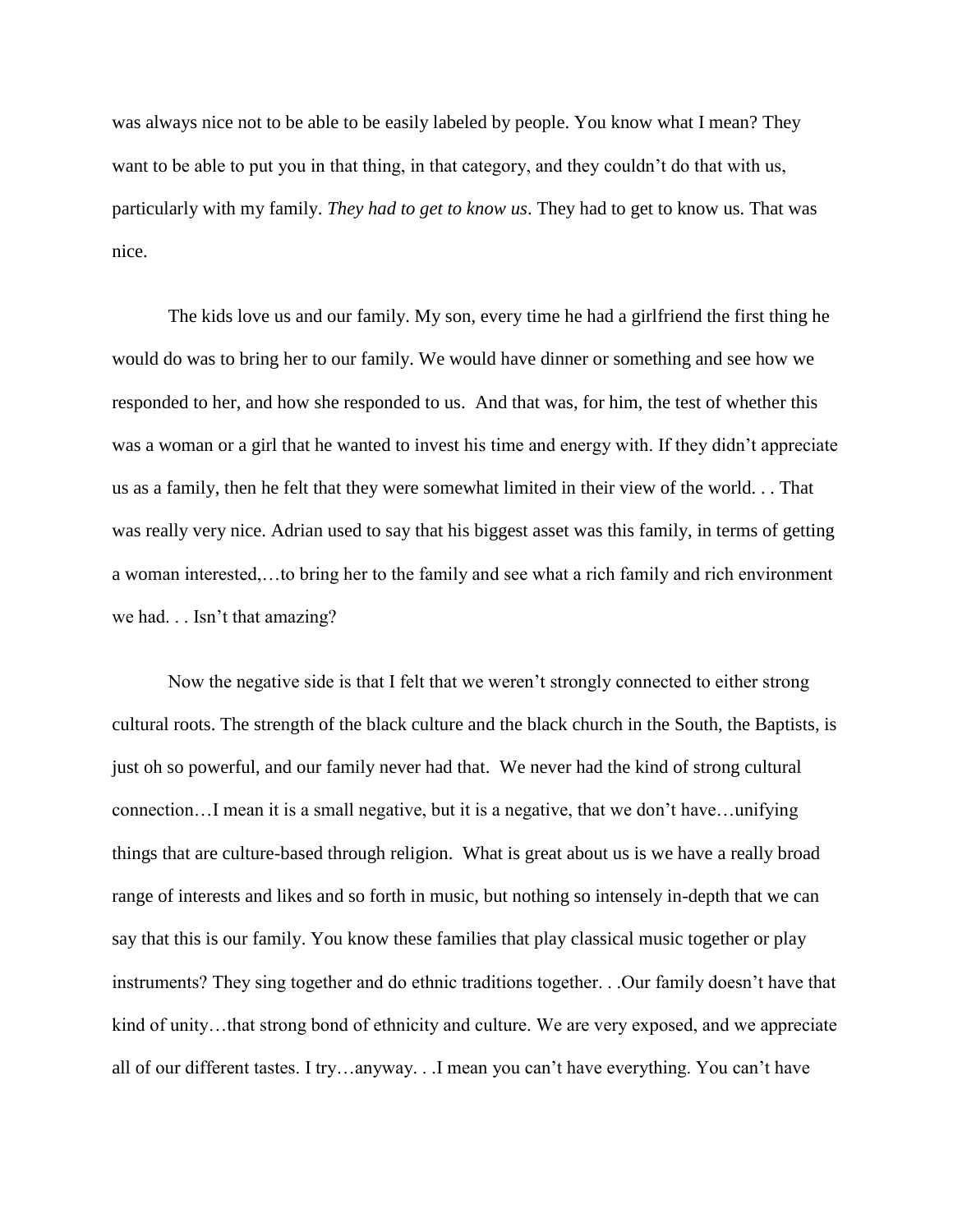your cake and eat it too. The fact is that we don't have this as part of our family. . .Our strong traditions are traditions we made up for our family. . .We have a lot to do with other people as our community, and I think that has really been a strong. Yeah…we create, we create our own traditions. . .We invent and we design.

#### Reflections

 Listening involves making some connections. Story telling about the human experience will allow us to relate to one another regardless of the story if it involves deep human emotions. Working hard to hear his meaning, I learned that Jay feels his experience as a parent of biracial children in a multiracial family with complexity and some conflict. Jay described the nuances and dissonance of feeling connected culturally and in one's identity with a cultural group while wanting to experience the richness and complexity of human diversity and commonality. This complexity is not often easily accessible to us as readers or "consumers" of media as both our diversity and our common human experience have been misrepresented and trivialized. When Jay told me that he feels most comfortable with African American men while expressing a deep desire to be in community with "the whole human race" of people, I understood this complexity as one that is often misrepresented. When he told me that he misses the deep cultural connection of the Black church and all of its traditions, while maintaining a family tradition in which these "ethnic traditions" are not present, I see the complexity of his chosen multiracial, multiethnic, and multicultural experience. His experiences, his thinking and feeling, are contextualized in a U.S. society that does not function multi-culturally, a society in which, especially in the context of Black/White dynamic relationships, "belonging" means "picking a side," participating in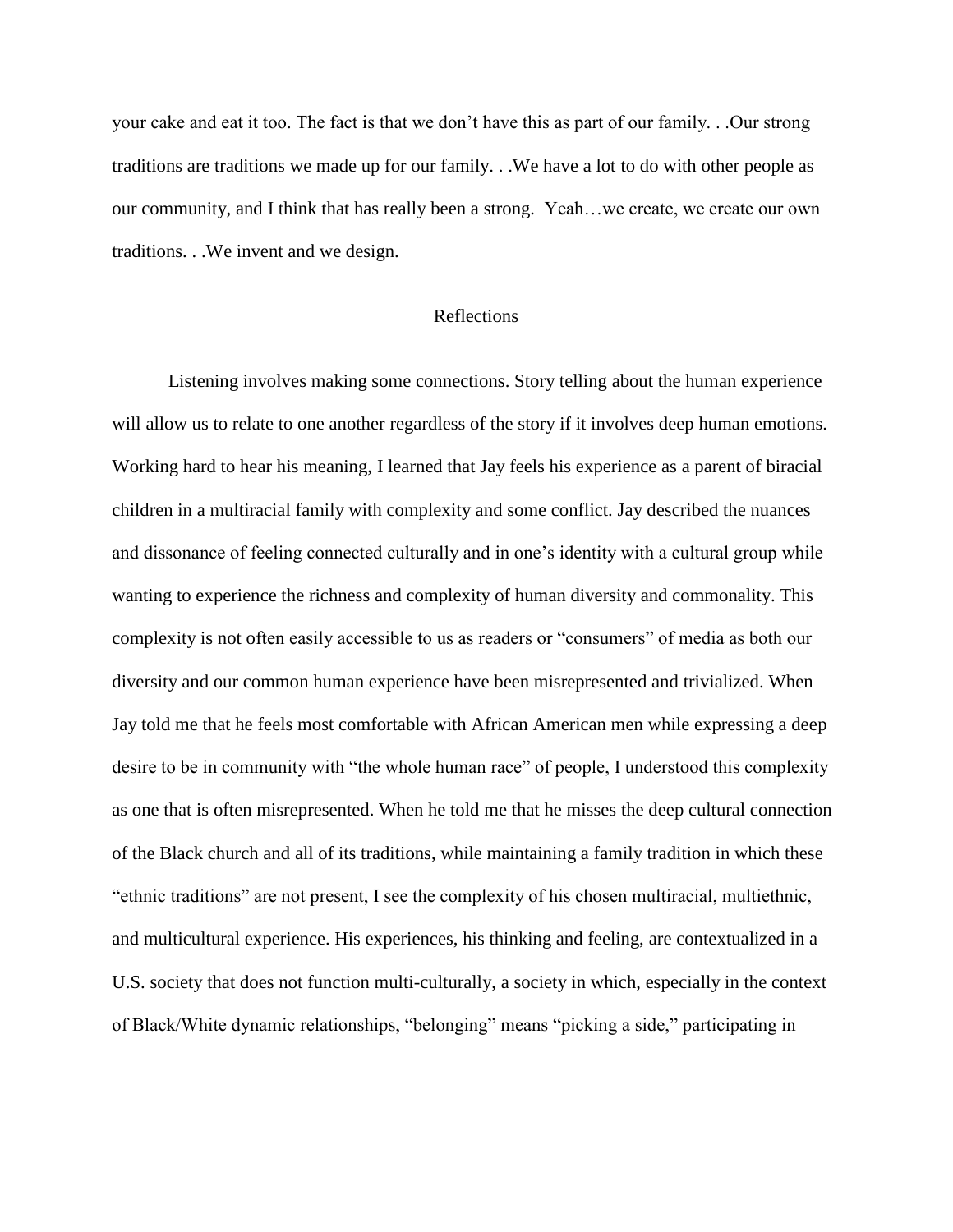binary understandings of race, ethnicity and culture and "giving something up" in order to "gain something new."

A major theme that emerges in Jay's profile is that of "designing" and "creating" identity, family, tradition, and community. Yet, the beauty and profundity of meaning that is inherent in this designing should not obfuscate what he feels is left behind in order to commit to this way of being. I learned about this dissonance only after careful reading. When Jay spoke of the experience in the Black church, the song, dance, the rhythm of speech, the feeling of unity and common understanding, I thought of an almost palpable feeling of "home" and sense of place. Yet, this feeling of being home does not negate the richness of other feelings he experiences in an environment that is culturally diverse. It is more complex than the binary that is typically presented for discussion.

In the present, Jay moves ahead creating new ways of understanding *race* and ethnicity while experiencing some of the barriers and limitations of the ubiquitous simplistic discourses our society supports. His children and grandchildren have and will continue to construct new identities, new meanings of *race* and ethnicity, and new communities for themselves. Parenting them has allowed and will continue to allow Jay to dismantle, design, and co-construct new understanding.

#### References

Seidman, I. (2006). *Interviewing as Qualitative Research: A Guide for Researchers in Education and the Social Sciences*, 3rd Ed. New York, NY: Teachers College Press.

Gluck, S. B. & Patai, D., Eds. (1991). *Women's Words: The Feminist Practice of Oral History*. New York, NY: Routelage.